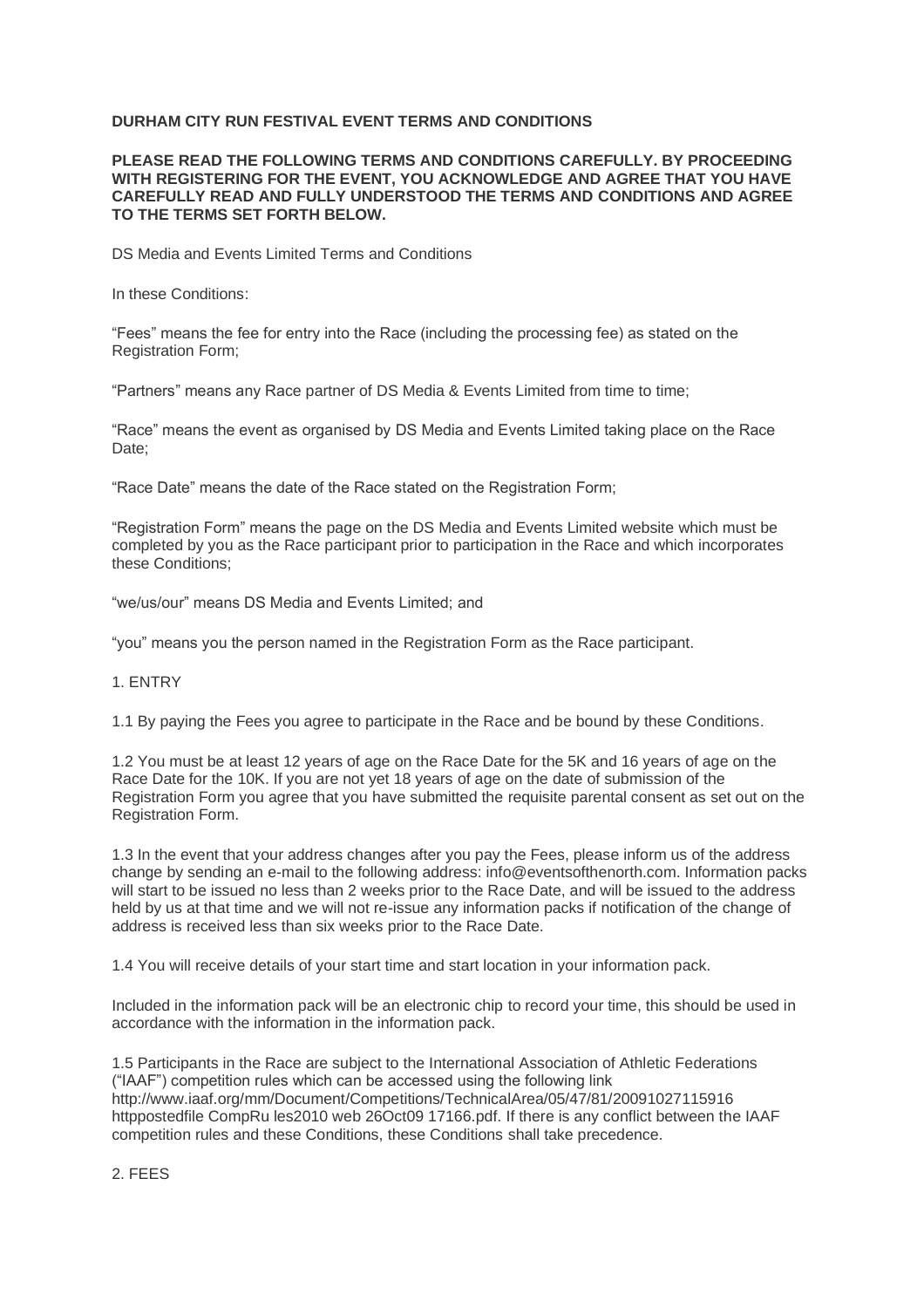2.1 All Fees are inclusive of VAT.

2.2 A credit/debit card processing fee is included in the booking fee at the time of registration which is in all cases non-refundable.

2.3 If your entry is accepted the Fees are non-refundable other than where the Race is cancelled by us as set out in Conditions 7.1 or 7.2 (for the avoidance of doubt, where a refund is given by us under Condition 7.1 or 7.2, the processing fee referred to in Condition 2.2 is non-refundable).

#### 3. EVENT SAFETY / RACE RULES

3.1 At all times during the Race you must adhere to all instructions given by the Race officials.

3.2 It is your responsibility to ensure that you have the correct equipment and clothing for the Race, taking the weather

conditions into account. You should ensure you wear appropriate footwear for the relevant terrain.

3.3 You are not permitted to be accompanied by pets or other animals.

3.4 Race numbers are required to participate in the Race. You are strictly prohibited from swapping, selling or transferring your Race number.

3.5 You are not permitted to use the following items in the Race:-

3.5.1 inline skates / roller skates;

3.5.2 wheel barrows;

3.5.3 skateboards;

3.5.4 baby joggers;

3.5.5 segways / hoverboards / 'rideables' of any form;

3.5.6 coaches / bikes / cycles; and/or

3.5.7 any other item that we, in our opinion, deem may cause danger or risk of danger to you or other participants.

3.6 Fancy dress costumes are permitted provided that they do not involve the carrying of large objects and will not restrict the individuals' ability to move around the Race course. You are recommended to seek prior approval of any costume you intend to wear whilst participating in the Race.

3.7 You must be in good health and physically prepared to take on the challenge of this Race and you warrant to us that you are, and will be on the Race Date, sufficiently fit and healthy to participate in the Race unaided, and in accordance with these Conditions. If after your entry to the Race has been accepted and you do not participate, no refund of the Fees (in whole or in part) shall be given to you in such circumstances.

3.8 We will use reasonable endeavours to provide you with a Race finish time however we cannot be held responsible for any computer result anomalies or any technical malfunction.

3.9 We reserve the right to alter the start time of the Race, the course distance, change the Race route, change the Race Date and/or make any other change to the Race that, at our discretion, we consider necessary to stage the Race. In the event of any such change, we will use reasonable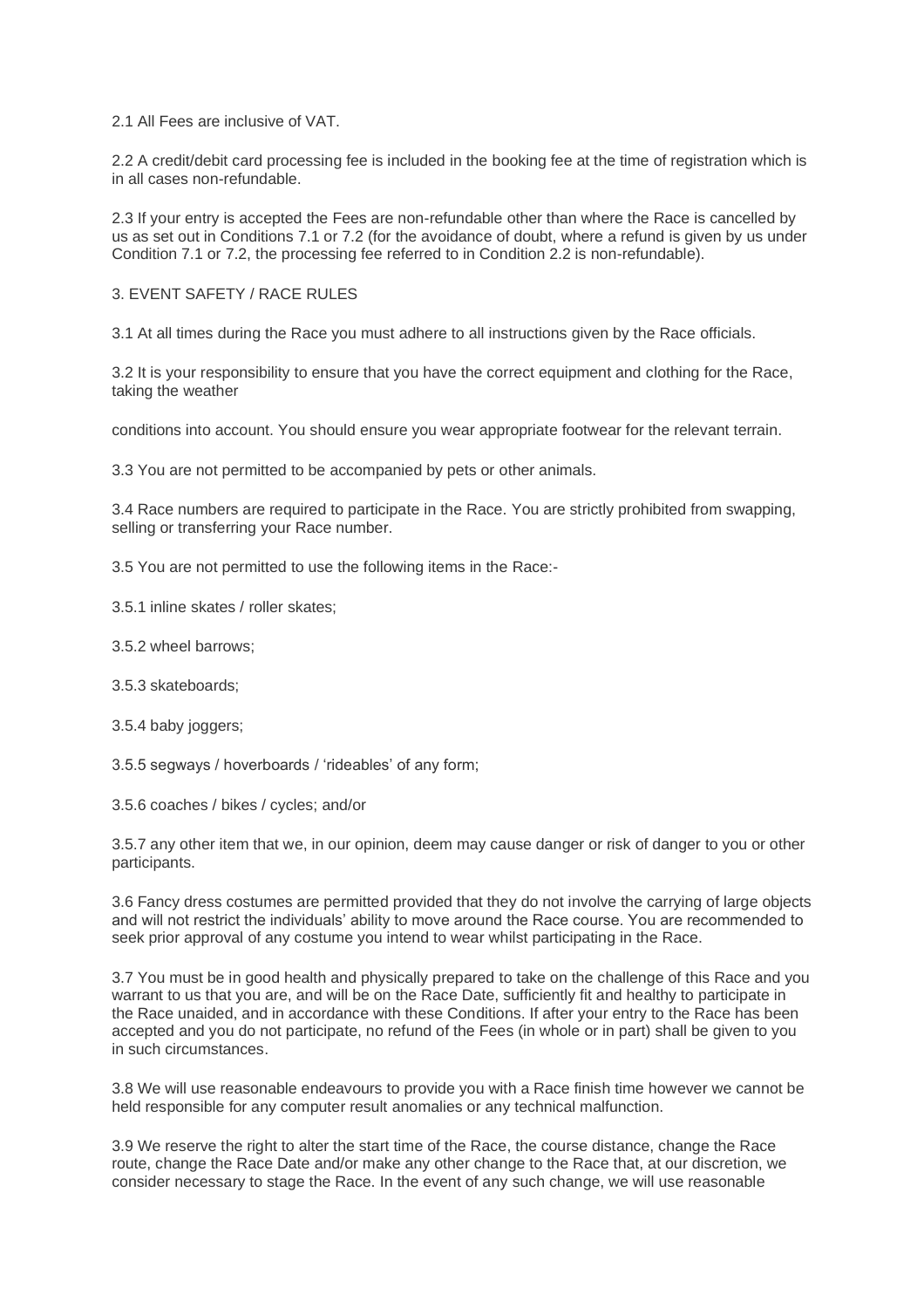endeavours to notify you prior to the start of the Race. No refund of the Fees (in whole or in part) shall be given to you in the event of any change to the Race schedule, the Race Date and/or Race format (whether or not you participate in the Race).

## 4. RACE EJECTION

- 4.1 We withhold the right to refuse entry to the Race or ask you to cease participation if:-
- 4.1.1 you fail to follow any instructions given by Race officials;
- 4.1.2 you attempt to participate in the Race in a manner that we, believe:-
- (a) may cause injury to you;
- (b) may cause injury to another participant;
- (c) may damage or harm the environment;
- (d) is likely to cause offence; or

(e) otherwise causes a risk or potential risk to health and safety including any failure, in whole or in part, to comply with the restrictions in Condition 3 above (Event Safety);

- 4.1.3 in our opinion you are unfit to race due to:-
- (a) the consumption of alcohol;
- (b) the use of drugs;
- (c) an injury or illness; or
- 4.1.4 you fail to arrive at the start location at the specified time; or
- 4.1.5 you are unable to make sufficient progress in the Race to, in the opinion of the Race officials,

allow you to complete the Race within a reasonable time period;

and in each such case as set out in this Condition 4.1 , the Fee is non-refundable.

#### 5. SPECIAL REQUIREMENTS

5.1 Anyone wishing to compete in a wheelchair are asked to contact the organisers in advance to confirm.

5.2 Entries from blind or visually impaired participants are welcome provided they are accompanied by a sighted participant. If this Condition applies to you please email us at info@eventsofthenorth.com for further information.

#### 6. CANCELLATION BY YOU

6.1 The Fees are non-refundable, and other than as set out in Condition 6.3, are non-transferable. No exceptions.

6.2 Once we receive and accept your entry, you will not receive a refund if you cannot participate, you may not give or sell your race number to anyone else.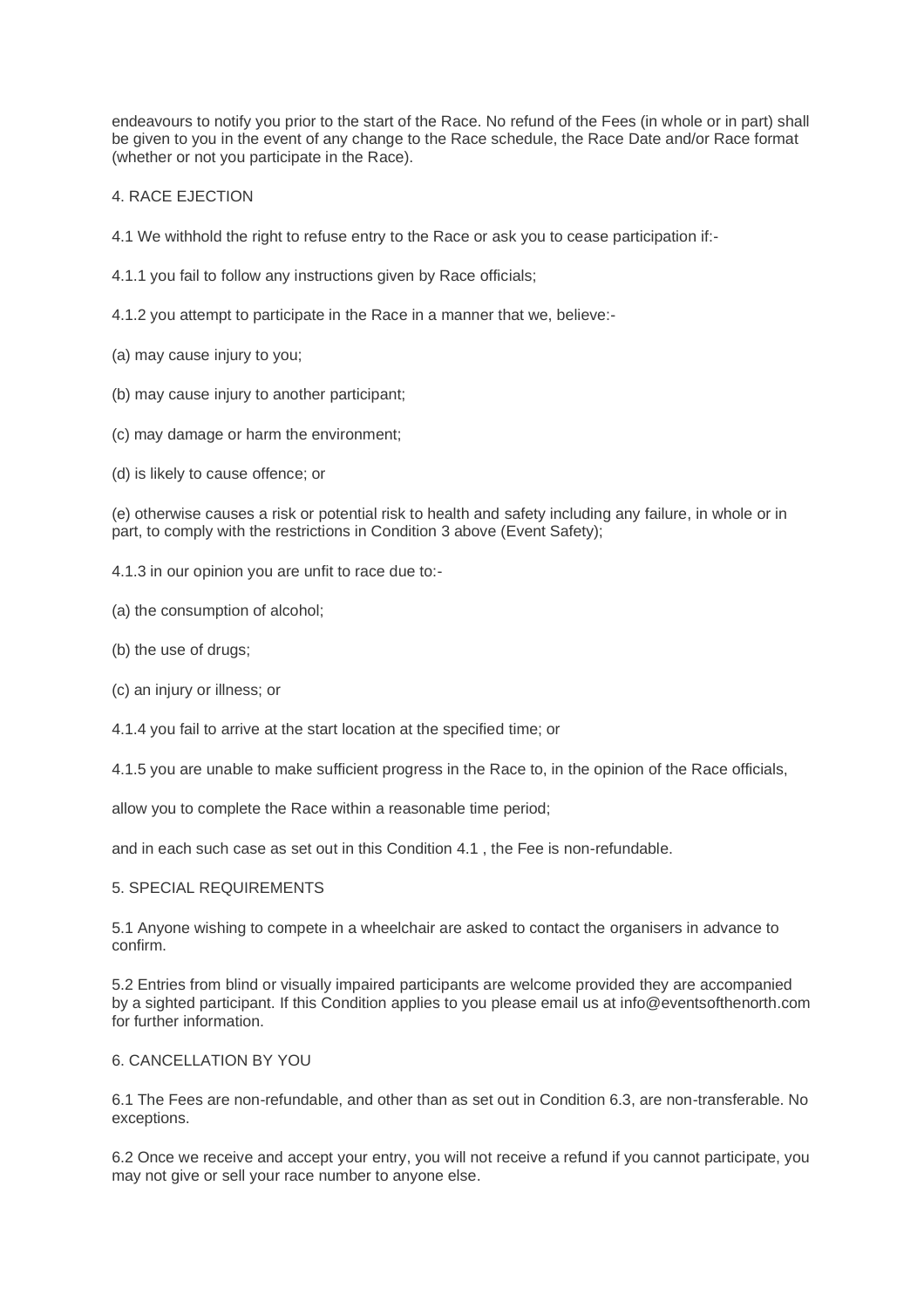6.3 If you are unable to participate in the Race for medical reasons, you may defer your entry to the same event the following year provided you inform us no later than 4 weeks prior to the Race Date and provide us with a letter from your doctor or physiotherapist (by post or by email to the relevant address set out in the Registration Form) setting out the reason for such deferral. Where the same event does not take place the following year, you may use your deferral to enter a race of the same or equivalent distance organised by us.

# 7. CANCELLATION BY US

7.1 We may cancel the Race if circumstances beyond our reasonable control arise, including, war, civil or political unrest, terrorism, government and/or local authority/council intervention and/or inclement weather conditions.

7.2 We may cancel the Race if one month before the Race Date we have not, in our sole discretion, received a sufficient number of participants to make the Race economically viable.

7.3 In such circumstances as set out in Conditions 7.1 and 7.2:-

7.3.1 We will, if practicable, provide written notice of cancellation to the address we hold for you. In the event that written notice is not practicable due to the timescales involved we will use reasonable endeavours to provide other suitable methods of notice including, e-mail, television and radio broadcasts; and

7.3.2 You will receive a refund of the Fee (other than the processing fee which is at all times nonrefundable).

7.4 In the event of cancellation of the Race as set out in Conditions 7.1 and 7.2, we will have no responsibility for any costs incurred as a result of cancellation including any travel or accommodation costs, including your travel to the Race location.

7.5 For the avoidance of doubt, any change to the Race Date, the Race schedule, the Race format and/or any other change to the Race, that at our discretion, we consider necessary to stage the Race under Condition 3.9, shall not constitute a cancellation of the Race by us and no refund of the Fees (in whole or in part) shall be given to you in the event of any such change, other than in the case of cancellation by us as set out in Conditions 7.1 and 7.2.

# 8. DATA PROTECTION

8.1 For the purposes of this Condition 8, personal information includes any information provided by you when completing the Registration Form and (where applicable) medical data collected for health and safety purposes ("Personal Information").

8.2 You agree that your Personal Information can be stored and used by us in connection with the organisation, staging and administration of the Race. Further you agree that any medical information provided in your Registration Form may be used to treat or otherwise assist you as a result of illness or injury sustained arising from your participation in the Race and/or used by assisting medical staff where deemed necessary. You agree to inform us of any change in your medical condition from the date of completion of the Registration Form up to and until the start of the Race which is likely to affect your ability to participate in the Race.

8.3 You agree that your Personal Information may be anonymised and the anonymised data may be used by us in connection with the compilation of statistical information and to improve health and safety procedures at future events.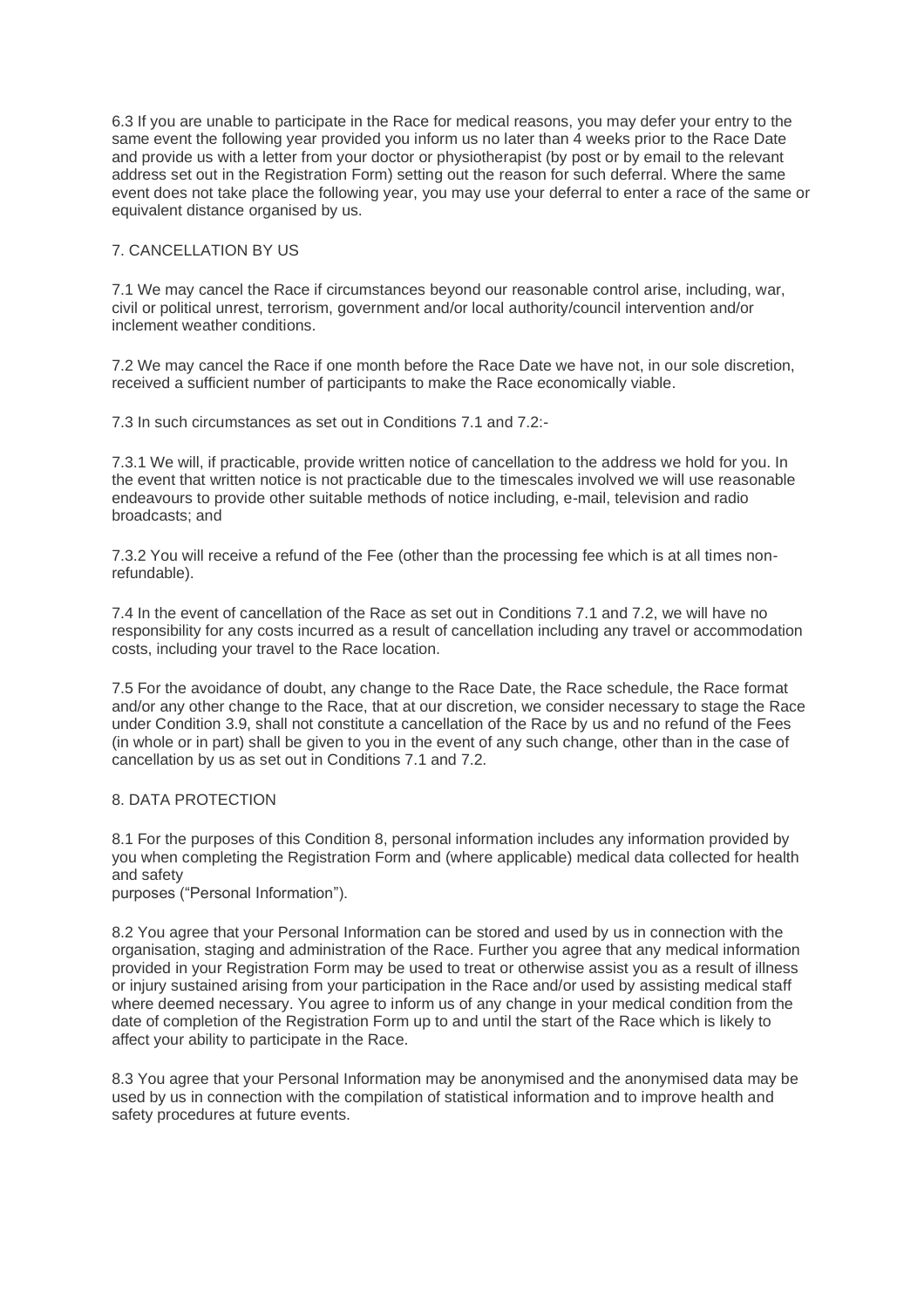8.4 Where on the Registration Form you have opted-in to receive marketing information from us and our Partners, you agree that your name and contact details can be used by us and our Partners for the purposes of:-

8.4.1 the promotion and marketing of the Race; and

8.4.2 adding you to a mailing list to keep you informed about any future events and services which we believe

you might be interested in, such as leisure activities relating to similar types of events or activities

(Together the "Marketing Information").

8.5 We agree to hold your Personal Information in accordance with our privacy policy.

### 9. ADVERTISEMENT

9.1 The Race may be televised and photographs may be taken which capture your participation in the Race. By participating in the Race you agree: (i) that we or any third party appointed by us, may photograph and/or film your participation in the Race; and (ii) to the unlimited use in all current and future media (including, print, audio visual, the internet and social media channels) by us of your name, likeness, image (or any other means by which you may be identified) in connection with production, organisation, promotion and/or marketing of any of our events, including the Race.

## 10. LIABILITY

10.1 You acknowledge and agree that that you participate in the Race at your own risk.

10.2 Subject to Condition 10.4, we shall not be liable to you and/or to your heirs and successors in title in contract, tort (including negligence or breach of statutory duty), misrepresentation or otherwise for any: (A) (i) loss of profits, (ii) loss of business, (iii) anticipated savings or wasted expenditure, (iv) loss of earnings, (v) loss or damage of or to personal equipment belonging to you, and/or(vi) any kind of physical, mental or other loss or damage of whatsoever nature, (whether in each case of  $(i) - (vi)$ ) arising directly or indirectly); and/or (B) any indirect or consequential loss, arising out of your participation in the Race and/or any other matter arising under these Conditions.

10.3 Subject to Condition 10.4, our total aggregate liability to you arising out of or in connection with your participation in the Race and/or any other matter arising out of or in connection with these Conditions shall not exceed an amount equal to the Fees paid by you pursuant to these Conditions at the time of such liability arising.

10.4 Nothing in these Conditions excludes or limits our liability: (i) for death or personal injury caused by our negligence, (ii) for fraud or fraudulent misrepresentation, or (ii) to an extent greater than is permitted under law.

#### 11. GENERAL

11.1 The Contract shall be governed by English law, and the parties submit to the exclusive jurisdiction of the English courts.

11.2 If any provision of these Conditions is invalid or unenforceable, in whole or in part, the validity or enforceability of the remainder of these Conditions shall not be affected.

11.3 These Conditions do not create, confer or purport to confer any benefit or right enforceable by any third party whether under the Contract (Rights of Third Parties) Act 1999 or otherwise.